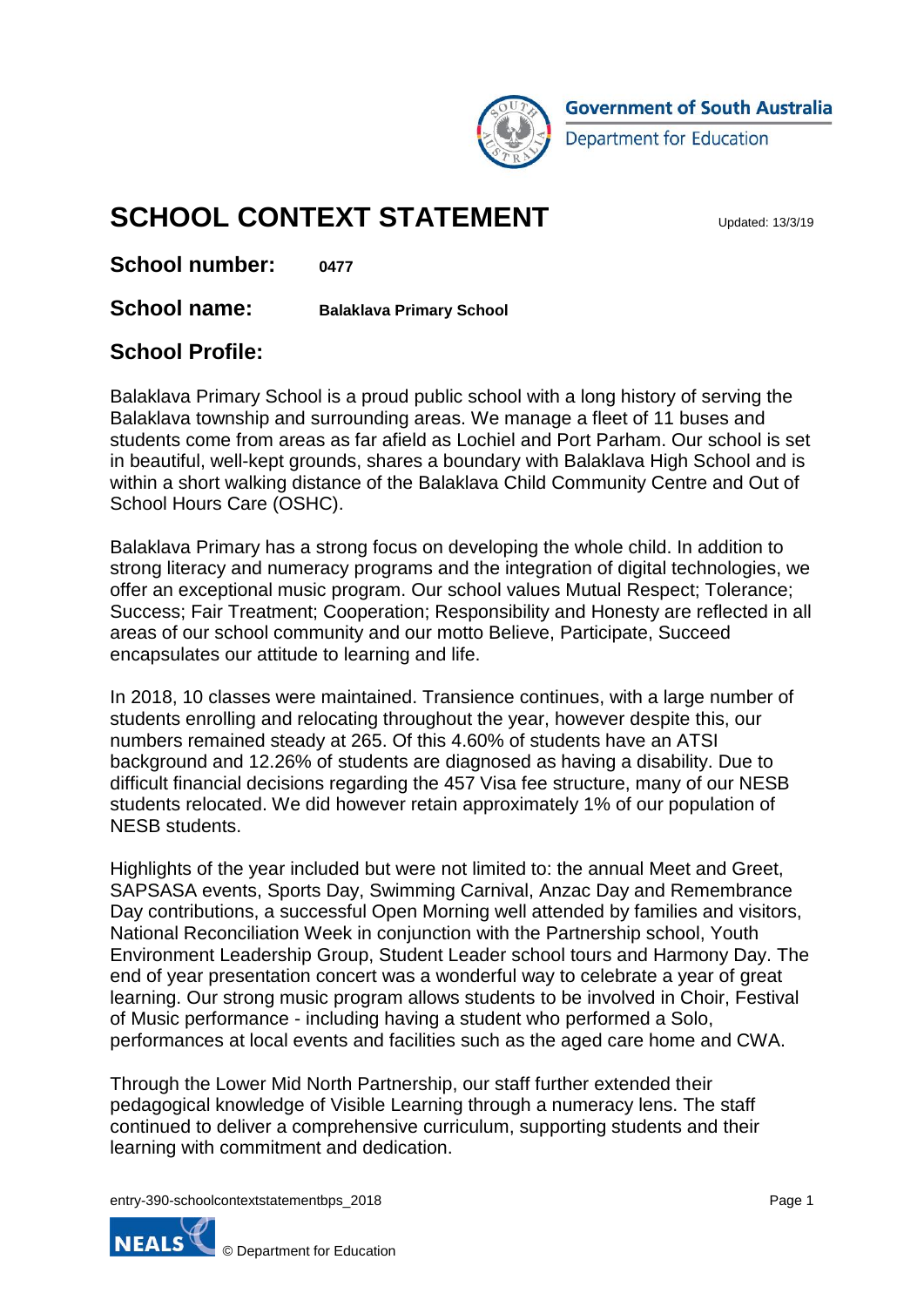### **1. General information**

- School Principal name: Dianna Jarman
- Deputy Principal's name: Kym Palka
- Year of opening: 1877
- Postal Address: PO Box 108, Balaklava 5461
- Location Address: 29 Wallace Street, Balaklava 5461
- DfE Region: Lower Mid North
- Geographical location : 92km from GPO
- Telephone number: 08 88621660
- Fax Number: 08 88621009
- School website address: http://www.balakr7.sa.edu.au/
- School e-mail address: dl.0477 info@schools.sa.edu.au
- Child Parent Centre (CPC) attached: No
- Out of School Hours Care (OSHC) service: No
- February FTE Enrolemnt

|                                       | 2015 | 2016 | 2017 | 2018 | 2019   |
|---------------------------------------|------|------|------|------|--------|
| Reception<br>$\bullet$                | 35   | 32   | 45   | 29   | 34     |
| Year 1                                | 34   | 29   | 35   | 47   | 30     |
| Year <sub>2</sub>                     | 31   | 28   | 36   | 35   | 48     |
| Year 3                                | 38   | 30   | 30   | 25   | 32     |
| Year 4                                | 29   | 34   | 27   | 30   | 28     |
| Year 5                                | 31   | 28   | 33   | 29   | 31     |
| Year <sub>6</sub>                     | 35   | 30   | 30   | 33   | 29     |
| Year <sub>7</sub>                     | 39   | 39   | 34   | 33   | 33     |
|                                       |      |      |      |      |        |
| <b>TOTAL</b>                          | 262  | 250  | 260  | 261  | 265    |
|                                       |      |      |      |      |        |
| <b>ATSI</b>                           | 9    | 17   | 8    | 12   | 12     |
| <b>NESB</b><br>$\bullet$              | 13   | 14   | 18   | 8    | 6      |
| <b>School Card</b>                    | 35%  | 35%  | 35%  | 37%  | 35     |
| ry-390-schoolcontextstatementbps_2018 |      |      |      |      | Page 2 |

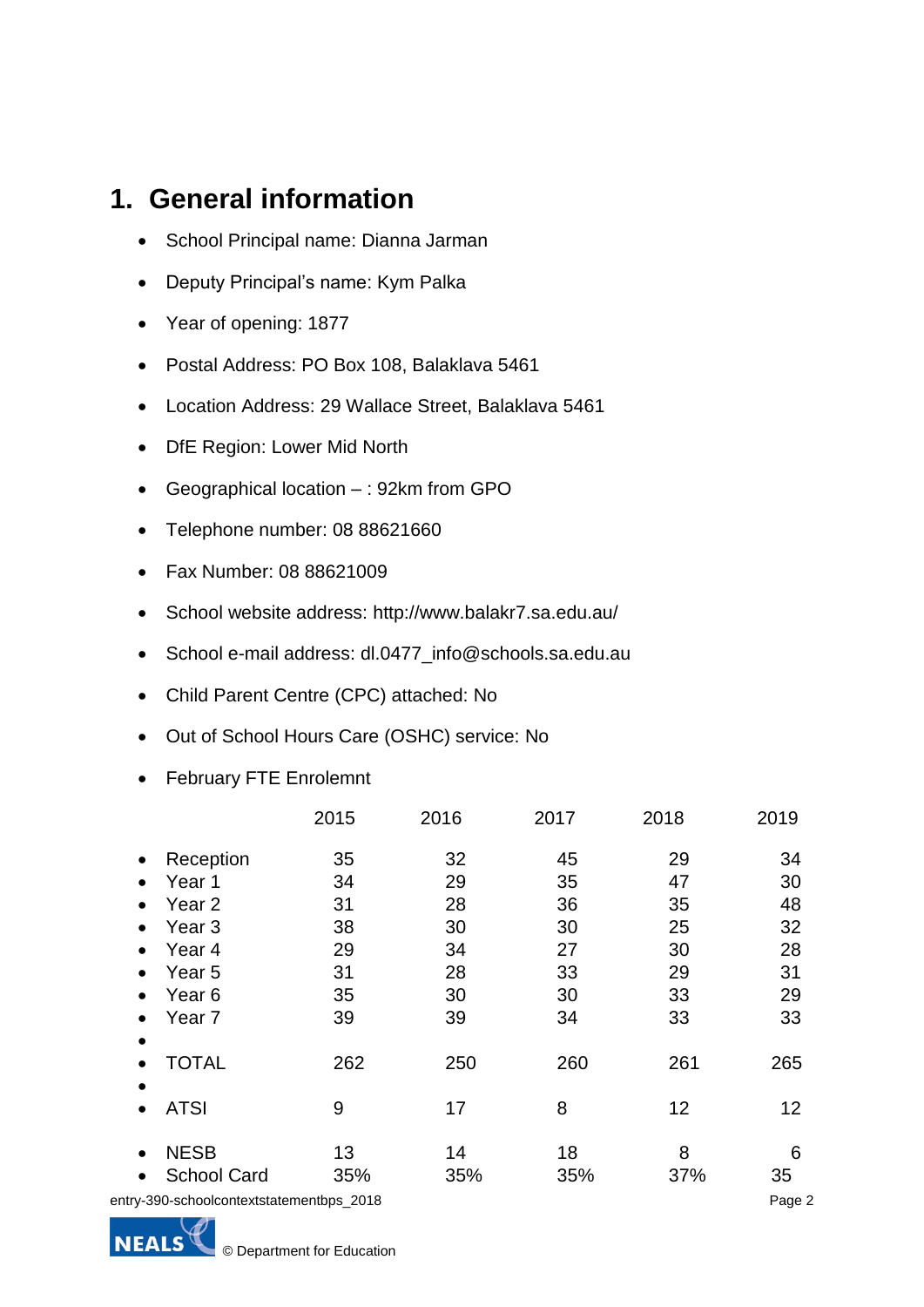- Student enrolment trends: Enrolments have been fairly stable with a slight increase in recent years.
- Staffing numbers (as at February census):
	- o **Teachers**
		- 13.0 FTE (8 full time, 7 part time)
	-
	- o **SSO and GSE** hrs/wk **n** 1 Full Time (office) 37.5 <sup>1</sup> 1 Full Time (office)
		- 1 Part Time (office) 28
		- 1 Part Time (ICT) 12
		- **1 Part Time (Grounds) 12**
		- 1 AEW (on leave) 5.5

 $Total = 95 hrs/wk$ 

**Additional SSO** – Special Education, Behaviour Management, EALD & **Literacy** 

- 12 Part time 251.25 hrs/wk
- Public transport access:

The principal of the primary school manages 11 LinkSA and DfE buses.The buses provide transport for over 600 students to the pre-school, primary, non-government and high school sites daily.

Special site arrangements:

We share the use of the High School's canteen (lunch orders) and their gym, for sporting activites such as implementing Sporting Schools grants.

#### **2. Students (and their welfare)**

General characteristics

.

Students are from a mixed farm, coastal and town background. A number of families have moved from interstate and suburban areas to enjoy country living and affordable housing. Currently 35% of the school population qualifies for School Card.

Student well-being programs:

What's the Buzz

Student support offered:

Pastoral Care worker is on site 3 days a week and our Well Being Coordinator in available for student needs every day. 2019 has seen the establishment of an "Engine Room" to support children who have difficulty controlling their emotions.

Student management:

Our Student Behaviour Management Policy is currently under review. It revolves around 3 key areas; Be Safe, Be Caring and Be Your Best. There

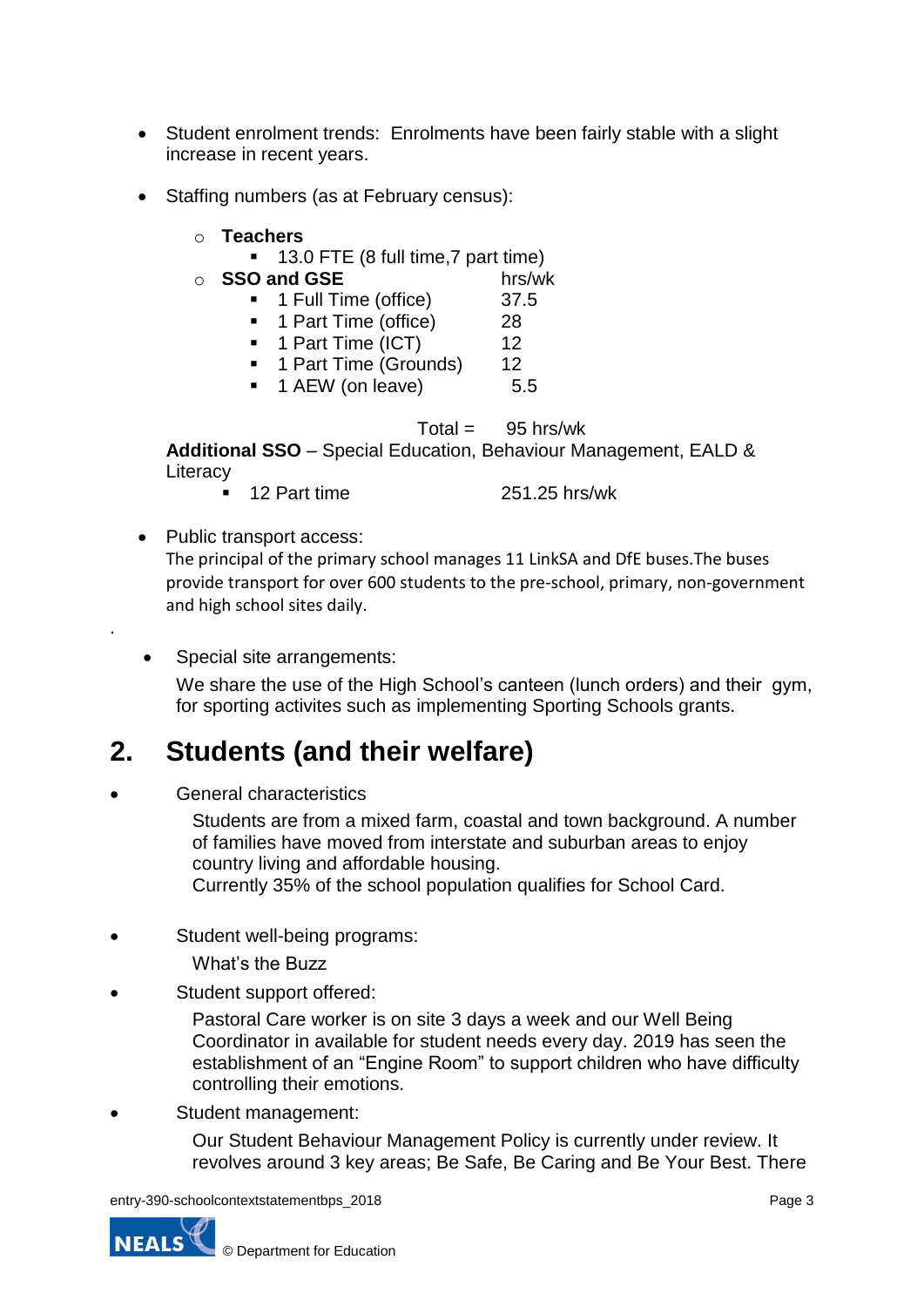is presently a strong emphasis on responsive, pro-active strategies which involve partnerships with families.

Student government:

Student Representative Council for R-7. A student leaders group with our School captains as well as House Captains and Music Captains

Special programmes:

Additional special needs programs include MiniLit and MultiLit which are run for selected students by our trained SSOs. Our Well Being Coordinator runs Whats the Buzz to improve social awareness.

### **3. Key School Policies**

 Site Improvement Plan and other key statements or policies: Our SIP goals for 2019-2021 are;

- 1.Increase student achievement in mathematics R-7, particularly in the number strand with the Challenge of Practice being; "If we develop a common approach to teaching Big Ideas in Number: trust the counts, place value, multiplicative thinking and explicitly teach it 4 times per week, then we will increase student's achievement in mathematics, particularly in the number strand."
- 2.Increase the number of students achieving the Standard of Educational Achievement (SEA) in Numeracy Year 3-7. Again the Challenge of Practice; "If we develop consistency in our mathematical language across the school and focus on programming and planning collaboratively, with a focus on effective learning design (differentiation) we will increase student numeracy achievement from year 3-7."

In term 1, 2019, staff will be doing peer observations of maths lesson delivery and ongoing throughout the year, sharing best practice with Numeracy in PLCs as well as revisiting aspects of our Numeracy Agreement in weekly staff meetings.

- A focus on Nature Play with the school embarking on a program to provide an assortment of "hands on" equipment throughout the extensive school grounds.
- Recent key outcomes:

2018 NAPLAN Numeracy: We saw growth in SEA and HB retention from Year 3 to Year 5

2018 NAPLAN Reading: The Year 3 students showed improvement from 2016 - 2018. Year 5 students showed growth in SEA and HB in 2016-2018.

Running Records: The school has been achieving good growth in regards to Reading and this is being retained in Year 3 NAPLAN. We credit this to the site wide agreement to use Jolly Phonics and Jolly Grammar.

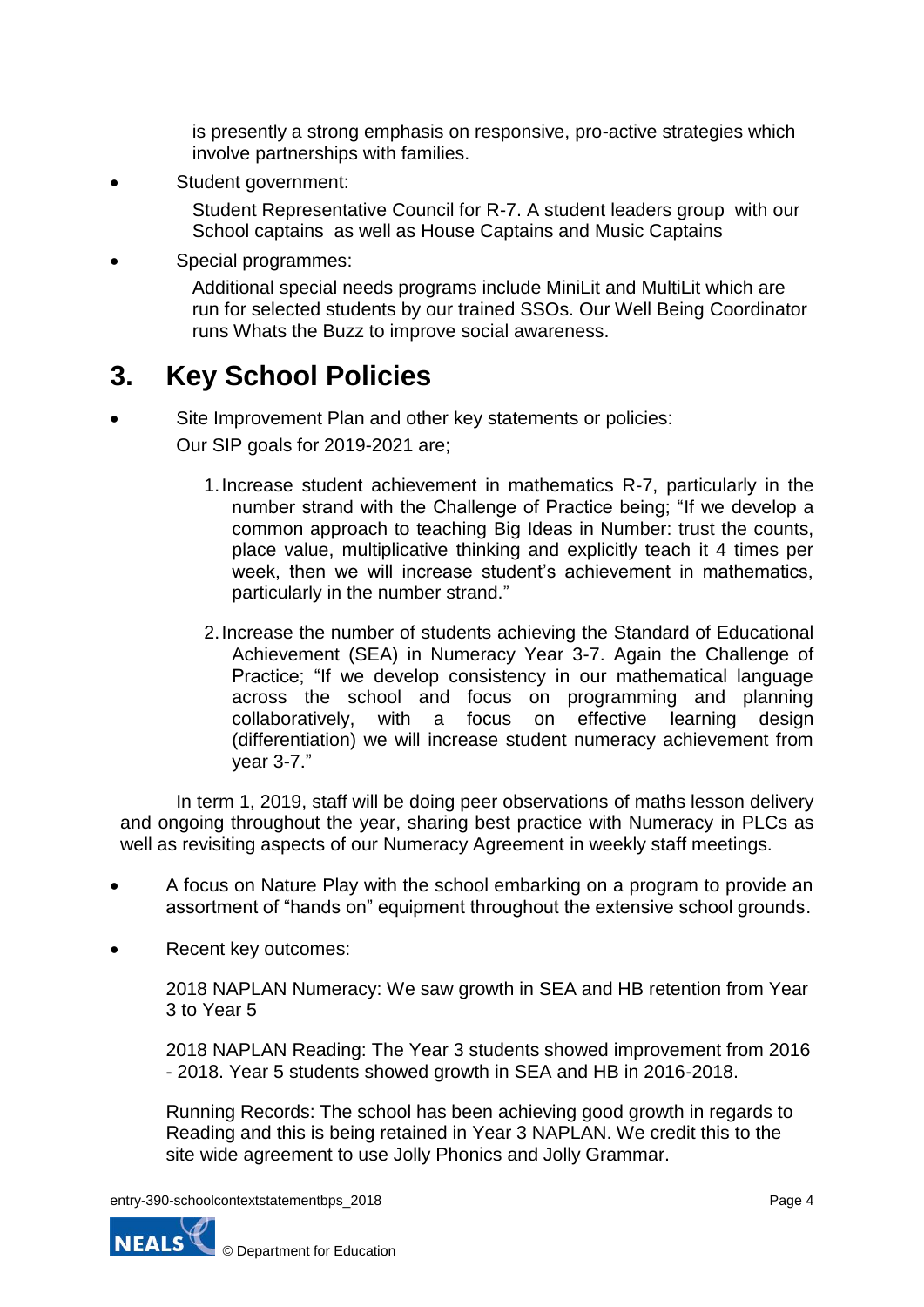## **4. Curriculum**

- Subject offerings: We aim to provide a broad and balanced learning experience for all students as outlined in the Australian Curriculum developed and revised by ACARA. Specialist subjects are Music, Science and French
- Open Access/Distance Education provision: Upon parent request information is provided regarding Open Access
- Special needs:

Students with Special Needs are catered for within the classroom setting by class teachers and dedicated SSOs

Special curriculum features:

MultiLit and MiniLit are available to teacher nominated students. Instrumental music is available for Yrs 5-7 . The school choir performs at the Primary Schhols Music Festival and the local events eg Balaklava Eisteddfod. We also have a School Band, Instrumental and vocal Ensemble.We have just finished 3 terms of Sporting Schools support, focusing on LaunchPad Gymnastics.

Teaching methodology:

The school places heavy emphasis on the Visual Learning concept with all staff having received training.

Student assessment procedures and reporting

Interviews are held in Terms 1 and 3 with written reports at the end of Terms 2 and 4.

Joint programmes:

Ongoing Transition programs with Balaklava High School and the local

### **5. Sporting Activities**

The school is active in SAPSASA & local competitions covering netball, football, softball, cricket, golf, soccer, tennis, swimming (close proximity to community pool) and basketball.

### **6. Other Co-Curricular Activities**

- Religious Education seminars are held by local church groups at least twice a year.
- Year 7 Graduation and whole school end of Year concert, Book Week and Harmony Day parades. NAIDOC week celebrations, swimming carnival and sports Day events. Way 2 Go school, Walk to School and Ride to School initiatives.

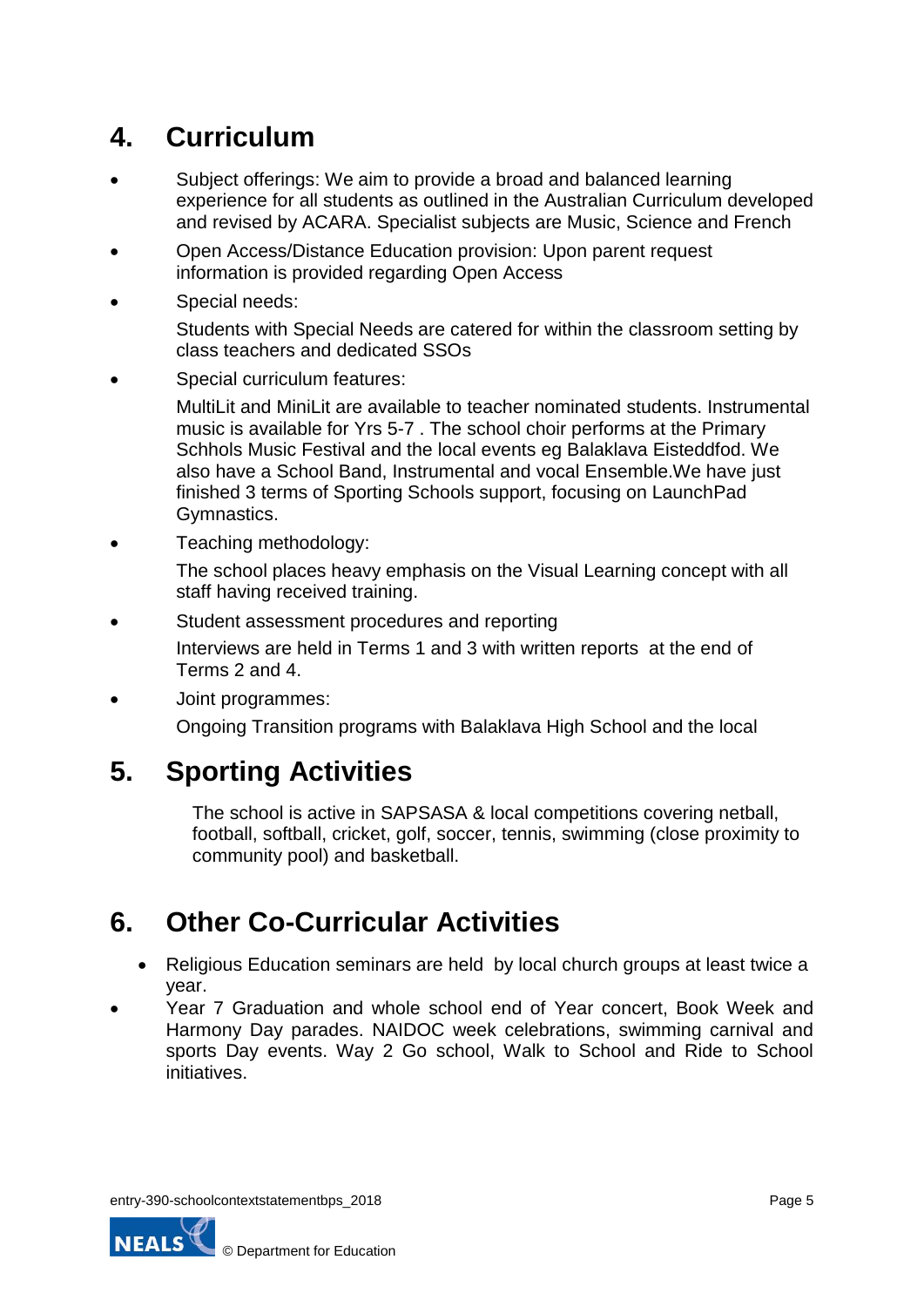# **7. Staff (and their welfare)**

Staff profile

:Relatively stable

Leadership structure

:Principal, Deputy, School Well Being Coordinator and Coordinator in Learning Improvement

Staff support systems

Regular Training and Development opportunities both insite and externally

Performance Management

Teaching and SSO staff book in for 2 Performance Management meetings / year in terms 1 and 3

• Staff utilisation policies

All classes have at least 1 SSO attached to them to assist students with identified learning needs and to also offer teacher driven extension tasks.

Access to specialised staff

Regular visits from regional support staff. Instrumental Music teacher one day a week.

#### **8. Incentives, support and award conditions for Staff**

- Complexity placement points :Nil
- Isolation placement points :Nil
- Shorter terms

:N/A

Travelling time

:From Gawler 40 mins; from Adelaide – an hour from the northern suburbs

Housing assistance

:Nil

Cash in lieu of removal allowance

:Nil

Additional increment allowance

:Nil

- Designated schools benefits :Nil
- Aboriginal/Anangu schools :N/A

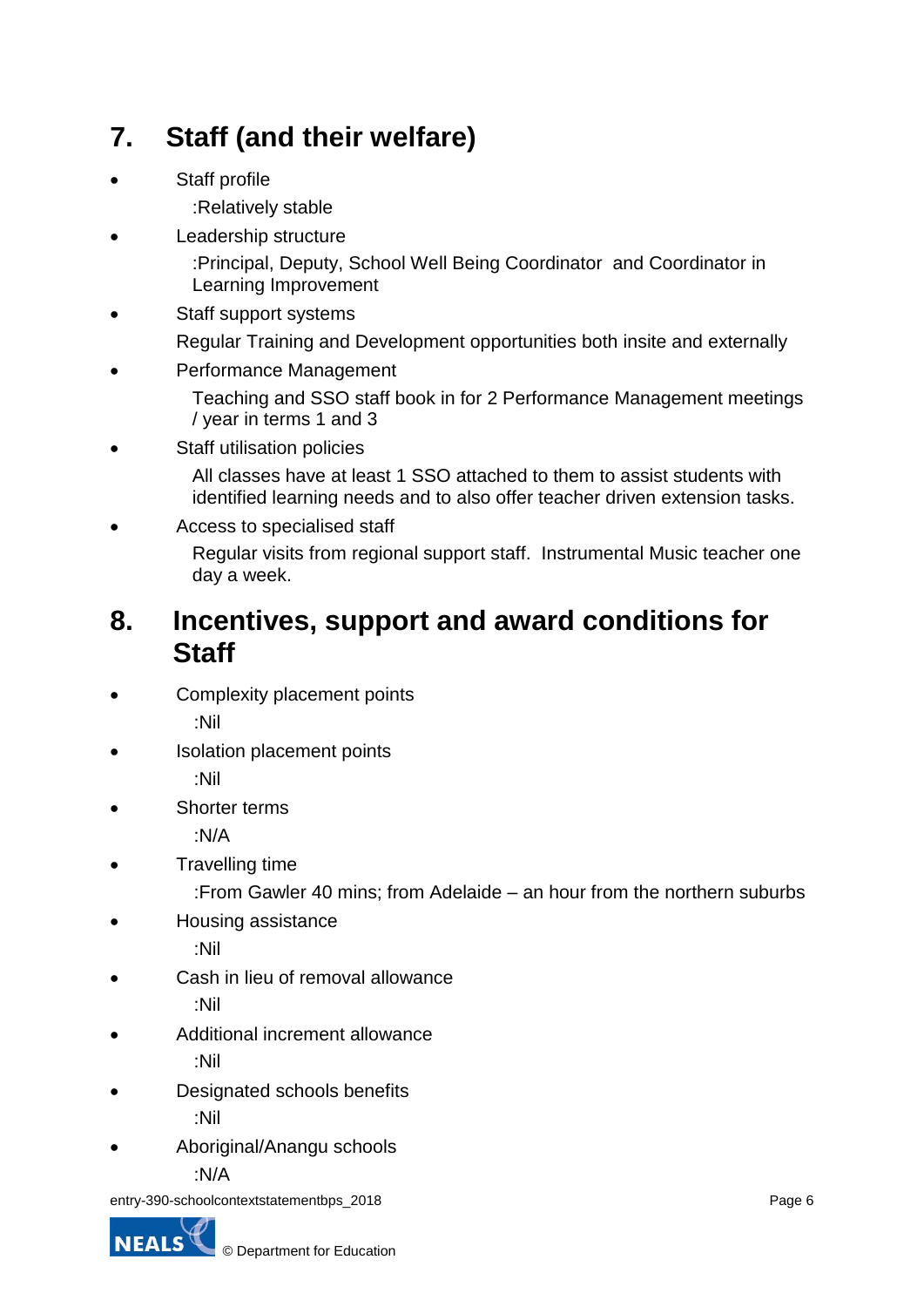Medical and dental treatment expenses

:Nil

- Locality allowances
	- :Nil
- Principal's telephone costs :access to a school mobile

# **9. School Facilities**

Buildings and grounds

Brick Open Space Unit for two classes which also houses a new Resource Centre which was established in 2014, stone JP building for two classes, stone Admin building, BER quad classroom block opened in 2011 as part of the BER programme, hardboard double and single classrooms, A Music Room and Atco building for pre-loved uniforms and Instrumental Instruction.

- Heating and cooling
	- : Split Level Air-conditioning to all learning spaces.
- Specialist facilities and equipment
	- :Resource Centre, Music suite, Science room and LOTE room.
- Student facilities
	- : Daily access to joint canteen on the high school site.
	- : JP Playground & UP Playground
	- : Large covered outdoor learning area BER funded
	- : Cricket pitch, basketball, netball and 4 square courts
	- : Extensive well maintained oval
	- : Sensory garden
- Staff facilities
	- : Staffroom
	- : Small meeting room
	- : Photocopying and preparation room with teacher and SSO work station.
	- : Staff work stations in Open Space Unit and BER building
- Access for students and staff with disabilities
	- : All main buildings have ramps
	- : Open Space Unit Well is currently inaccessible
	- : Toilets with facilities

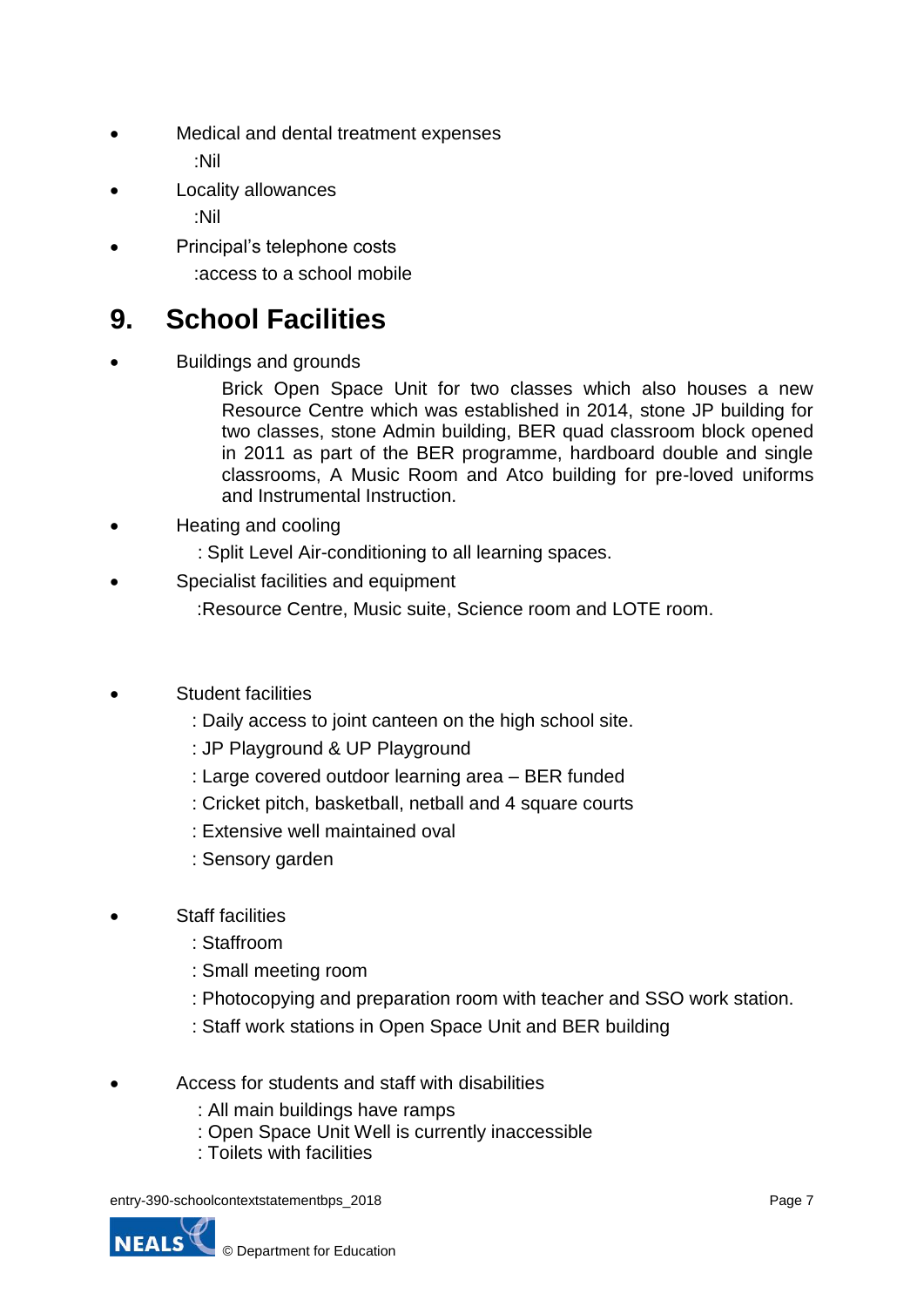• Access to bus transport

:School buses use a road within school grounds for drop off and collection of students each morning and afternoon

#### **10. School Operations**

Decision making structures

Leadership, PAC, Administration, Staff meetings, Student Representative Council (SRC) and Governing Council, including Parent Coordinating Committee

Regular publications

:Fortnightly Newsletter distributed in paper and electronic format

- Other communication
	- :Electronic Daybook
	- :Weekly staff bulletin
	- :Facebook
	- :Flexibuzz
	- Website: www.balakr7.sa.edu.au
- School financial position
	- : Resource Entitlement of around \$2,900,000 per year
	- : Staff managed classroom and curriculum budgets
	- : Reserves to fund on-going curriculum initiatives such as ICT and facilities
- Special funding

CAP funding provides assistance for performances, sporting activites and excursions

Sporting Schools Grants for 2018-1 9have prodived access to LaunchPad **Gymnastics** 

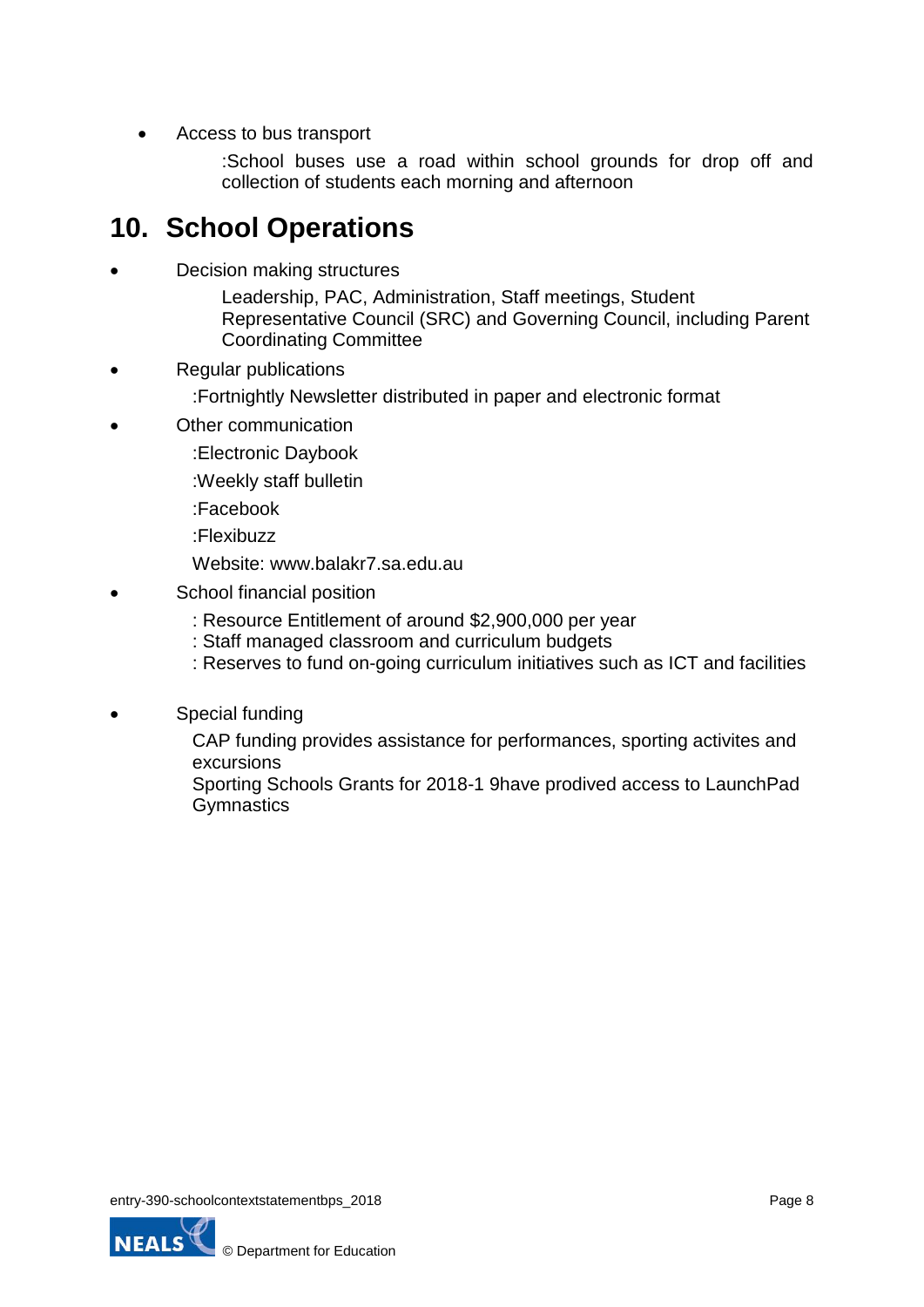## **11. Local Community**

General characteristics:

Local shops service town, local and farm community of approximately 3000 people. Primary production area with supporting businesses. Wide range of active volunteer organisations and Christian churches.

Parent and community involvement:

Governing Council, Parent Coordinating Committee. Each class has 2 parent representatives to support class/school activites.

Feeder or destination schools:

Balaklava Community Children's Centre

Other local care and educational facilities:

After School Hours and Child Care based at BCCC with a local pick up on our site

Balaklava High School, Horizon Christian School. Primary schools are located at Owen and Pt Wakefield, with a preschool also at Pt **Wakefield** 

Commercial/industrial and shopping facilities:

A supermarket, post office, chemist, newsagent, two hotels,and a variety of shops including electrical, hardware, hairdressing and fruit & veg.

: Two hay processing plants, abattoirs, numerous pig & poultry farms, Viterra grain handling

Other local facilities:

Hospital, helipad, medical centre, four doctors, visiting specialist services, St John/SAAS Ambulance station, dentist, aged care facilites. Local newspaper, town oval and Sports Club, Lions Club, CFS, Red Cross, art gallery, Community Arts Organisation, Economic Development Board, Racing Club and Swimming pool and RSL. Sports Clubs including golf, gliding, football, netball, basketball, tennis, hockey, table tennis, bowls, croquet, rifle and pistol clubs. Leisure clubs including gardening and photography. Caravan park and cabins plus others.

Availability of staff housing:

Private rental accommodation is generally available. Recently 2 new housing developments have opened

Accessibility:

Road access to Adelaide( 1.5 hr to GPO) and public transport to Adelaide via regional bus service.

Local Government body:

Wakefield Regional Council has its Head Office at Balaklava.